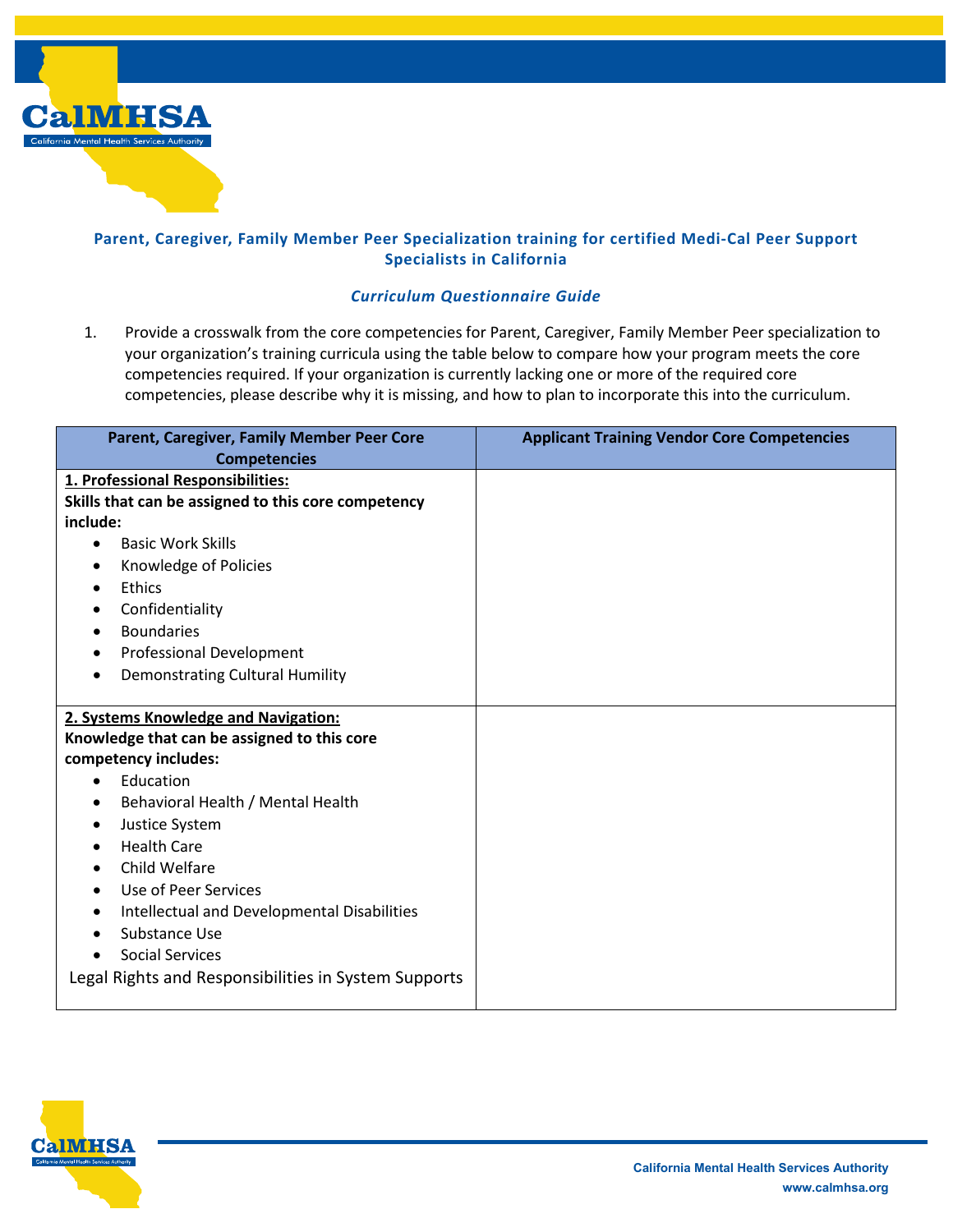

| Parent, Caregiver, Family Member Peer Core                                  | <b>Applicant Training Vendor Core Competencies</b> |
|-----------------------------------------------------------------------------|----------------------------------------------------|
| <b>Competencies</b>                                                         |                                                    |
| 3. Resources and Natural Supports:                                          |                                                    |
| Skills that can be assigned to this core competency                         |                                                    |
| include:                                                                    |                                                    |
| Helping Families Identify and Use Natural<br>$\bullet$                      |                                                    |
| SupportsHelping Families Access and Navigate                                |                                                    |
| <b>Local Resources</b>                                                      |                                                    |
| Identifying Family Strengths, Needs and                                     |                                                    |
| Outcomes                                                                    |                                                    |
| <b>Crisis and Safety Planning</b>                                           |                                                    |
| <b>Family Relationship Building</b>                                         |                                                    |
| System Partner Relationship Building                                        |                                                    |
| 4. Wellness and Resiliency:                                                 |                                                    |
| Skills that can be assigned to this core competency                         |                                                    |
| include:                                                                    |                                                    |
| <b>Holistic Approaches to Wellness</b><br>$\bullet$                         |                                                    |
| <b>Promoting Resiliency</b><br>$\bullet$                                    |                                                    |
| <b>Recovery Principles</b><br>$\bullet$                                     |                                                    |
| Impact of Trauma, Compassion Fatigue, Burnout<br>$\bullet$<br>and Grief     |                                                    |
| <b>Wellness Education</b><br>$\bullet$                                      |                                                    |
| <b>Parenting Skills</b><br>$\bullet$                                        |                                                    |
| Self-Care Strategies (For Providers and Families)<br>$\bullet$              |                                                    |
|                                                                             |                                                    |
| 5. Effecting Change:<br>Skills that can be assigned to this core competency |                                                    |
| include:                                                                    |                                                    |
| <b>Building Collaborative Partnerships</b><br>$\bullet$                     |                                                    |
| Problem Solving<br>$\bullet$                                                |                                                    |
| <b>Relationship Building</b><br>$\bullet$                                   |                                                    |
| <b>Effective Advocacy</b><br>$\bullet$                                      |                                                    |
| <b>Addressing Stigma</b><br>$\bullet$                                       |                                                    |
| <b>Systems Navigation</b><br>$\bullet$                                      |                                                    |
| <b>Communication Skills</b><br>$\bullet$                                    |                                                    |
| <b>Interpersonal Skills</b>                                                 |                                                    |
|                                                                             |                                                    |